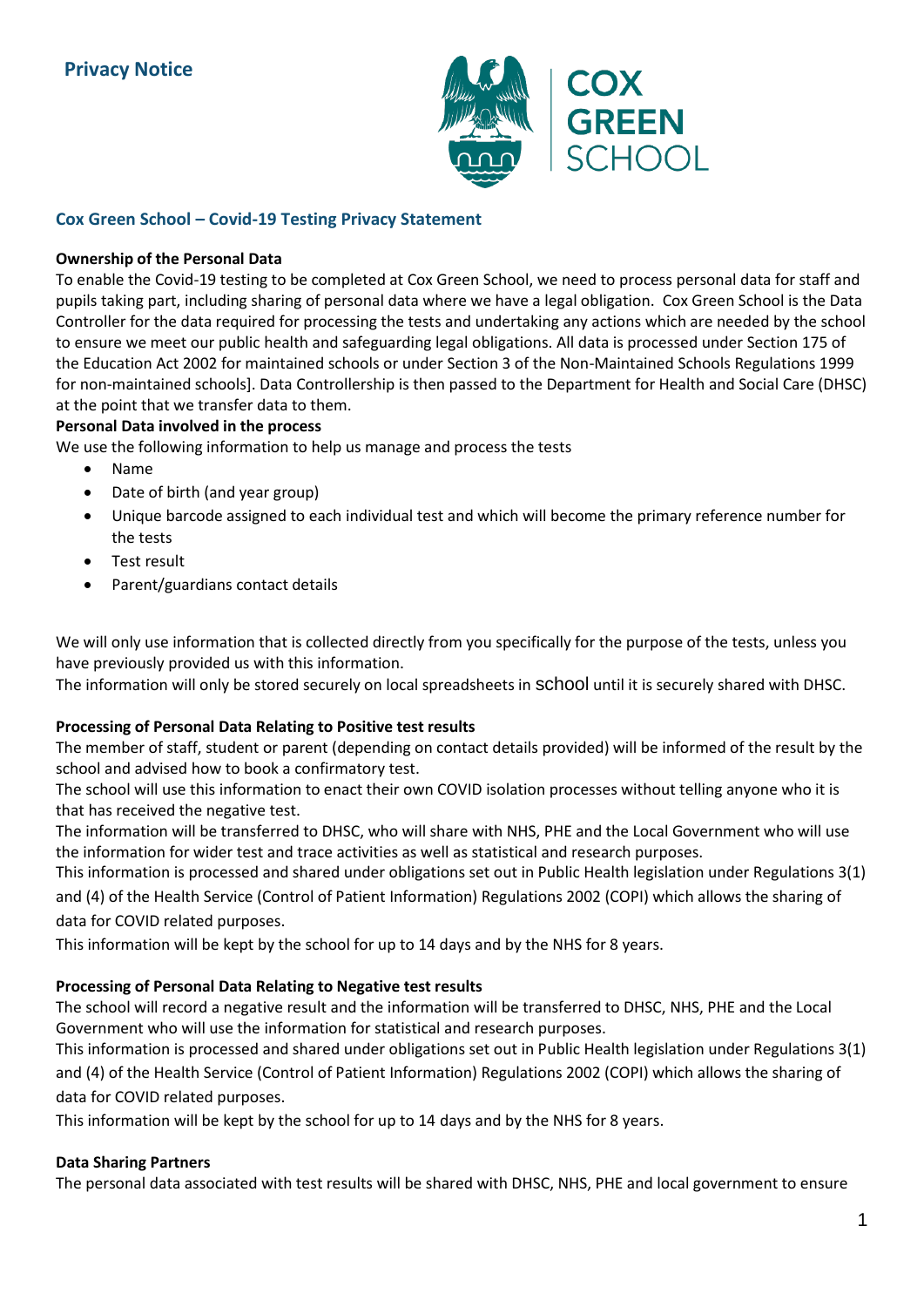they take the necessary actions they need to complete under their legal obligations.

# **Your Rights**

Under data protection law, you have rights including:

**Your right of access** - You have the right to ask us for copies of your personal information.

**Your right to rectification** - You have the right to ask us to rectify personal information you think is inaccurate. You also have the right to ask us to complete information you think is incomplete.

**Your right to erasure** - You have the right to ask us to erase your personal information in certain circumstances. **Your right to restriction of processing** - You have the right to ask us to restrict the processing of your personal information in certain circumstances.

**Your right to object to processing** - You have the the right to object to the processing of your personal information in certain circumstances.

**Your right to data portability** - You have the right to ask that we transfer the personal information you gave us to another organisation, or to you, in certain circumstances.

You are not required to pay any charge for exercising your rights. If you make a request, we have one month to respond to you.

Please contact us at [enquiries@coxgreen.com,](mailto:enquiries@coxgreen.com) 01628 629415 or Cox Green School, Highfield Lane, Maidenhead, SL6 3AX if you wish to make a request.

# **How to complain**

If you have any concerns about our use of your personal information, you can make a complaint to us at [enquiries@coxgreen.com,](mailto:enquiries@coxgreen.com) 01628 629415 or Cox Green School, Highfield Lane, Maidenhead, SL6 3AX. You can also complain to the ICO if you are unhappy with how we have used your data. The ICO's address:

Information Commissioner's Office Wycliffe House Water Lane Wilmslow Cheshire SK9 5AF

Helpline number: 0303 123 1111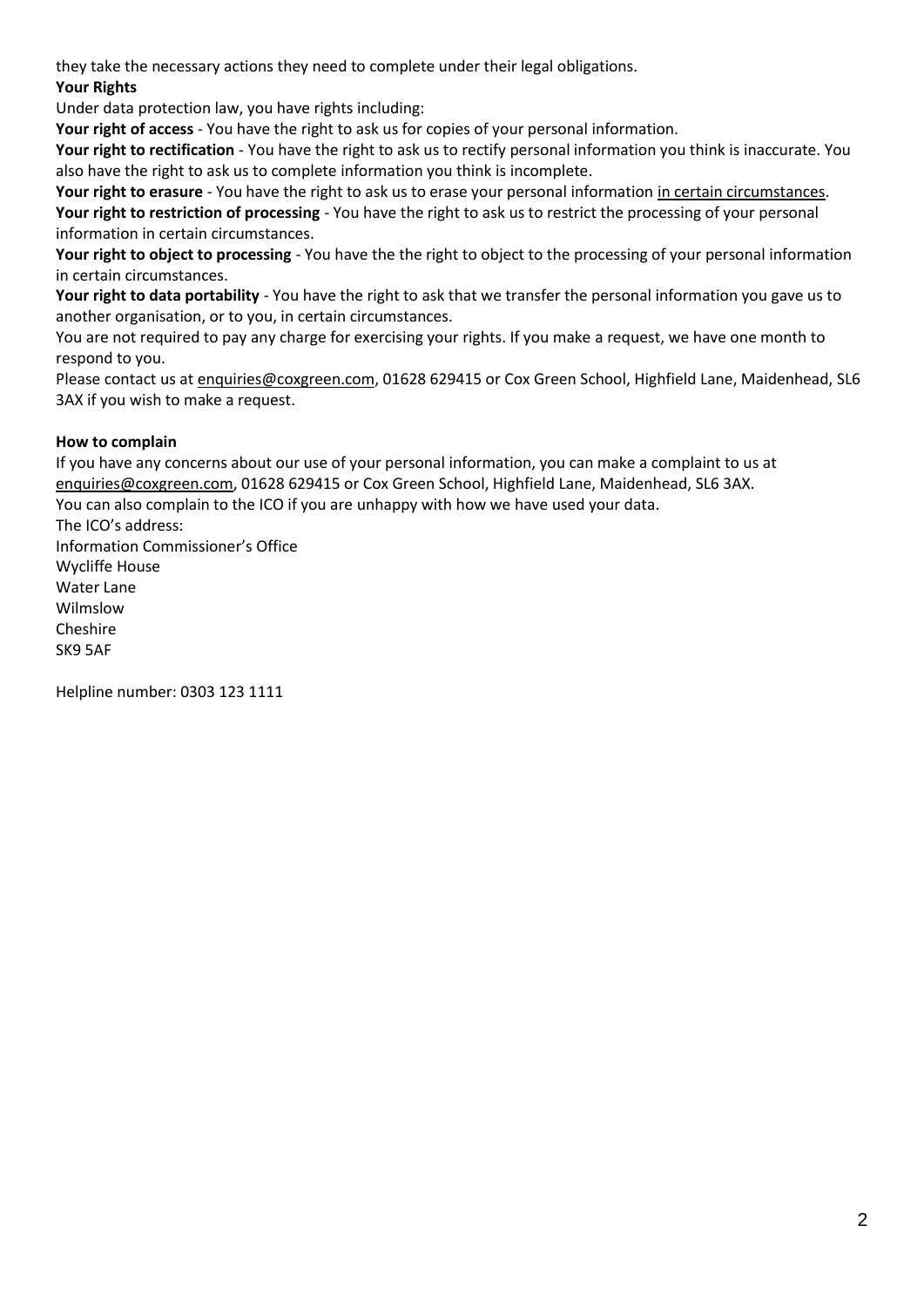### **Storing this information**

We hold staff data for the following retention periods:

| Data Set                                                                               | <b>Retention</b>                                                                                                                                                                                 |
|----------------------------------------------------------------------------------------|--------------------------------------------------------------------------------------------------------------------------------------------------------------------------------------------------|
| Unsuccessful job candidates                                                            | Date of appointment of successful candidate + 6 months                                                                                                                                           |
| Records leading up to the appointment of a new<br>Headteacher                          | Date of appointment + 6 years                                                                                                                                                                    |
| Records leading up to the appointment of new<br>member of staff - successful candidate | All relevant information is added to the staff HR file $-$ see below                                                                                                                             |
| Staff HR file                                                                          | Year of termination of employment + 6 years                                                                                                                                                      |
| Pre-employment vetting information - DBS checks                                        | The school does not keep copies of DBS certificates. If copies are made for any<br>reason they are not retained for more than 6 months.                                                          |
| Proof of identity                                                                      | Year of termination of employment + 6 years                                                                                                                                                      |
| Evidence proving the right to work in the UK                                           | Year of termination of employment + 6 years                                                                                                                                                      |
| Performance Management and Appraisal records                                           | Year of termination of employment + 6 years                                                                                                                                                      |
| Identity Management and authentication                                                 | Date of leaving + 1 month                                                                                                                                                                        |
| <b>Catering and Biometrics</b>                                                         | Date of leaving +1 year                                                                                                                                                                          |
| Pay, benefits & Timesheets                                                             | Current year + 6 years                                                                                                                                                                           |
| <b>Financial information</b>                                                           | $6$ years $+1$                                                                                                                                                                                   |
| Images and video                                                                       | Year of termination of employment + 6 years unless for historical archive purposes                                                                                                               |
| <b>CCTV</b>                                                                            | 2 months                                                                                                                                                                                         |
| Allegation of child protection against a member of<br>staff                            | Until the persons normal retirement age or 10 years from the date of allegation<br>whichever is the longer then review.<br>NB allegations found to be malicious are removed from personnel files |
| Records relating to accident/injury at work                                            | Date of the incident + 12 years. In case of serious accidents a further retention<br>period will be applied.                                                                                     |
| Accident reporting                                                                     | Date of the incident $+6$ years                                                                                                                                                                  |

### **Who we share School Workforce information with and why**

We do not share information about workforce members with anyone without consent unless the law and our policies allow us to do so.

| Who we share data<br>with                                                                                                                  | Why We share data                                                                                                                                                                                                                                                                                                                                                                                                                                          | <b>Transf</b><br>erred<br>to 3rd<br>countr<br>v | <b>Contact details</b>                                                                           |
|--------------------------------------------------------------------------------------------------------------------------------------------|------------------------------------------------------------------------------------------------------------------------------------------------------------------------------------------------------------------------------------------------------------------------------------------------------------------------------------------------------------------------------------------------------------------------------------------------------------|-------------------------------------------------|--------------------------------------------------------------------------------------------------|
| 3rd party<br>organisations in any<br>TUPE transfer process                                                                                 | Personal data will need to transfer to new employer.<br>Pension providers - Berkshire Pension Fund (BPF) for the Local<br>Government Pension Scheme (LGPS) - Teachers Pension Scheme                                                                                                                                                                                                                                                                       |                                                 | http://www.berkshirepensions.org.<br>uk/<br>https://www.teacherspensions.co.<br>uk/              |
| Achieving for Children<br><b>Atlantic Data DBS</b>                                                                                         | <b>Children's Services</b>                                                                                                                                                                                                                                                                                                                                                                                                                                 |                                                 | www.achievingforchildren.org.uk<br>www.atlanticdata.co.uk                                        |
| service                                                                                                                                    | We share information for the completion of DBS pre-employment<br>checks that are a statutory requirement.                                                                                                                                                                                                                                                                                                                                                  |                                                 |                                                                                                  |
| Cisco Systems Inc.                                                                                                                         | Meraki WiFi                                                                                                                                                                                                                                                                                                                                                                                                                                                | V                                               | www.meraki.cisco.com                                                                             |
| Civica                                                                                                                                     | Finance system                                                                                                                                                                                                                                                                                                                                                                                                                                             |                                                 | www.civica.com                                                                                   |
| Cox Green's external<br>Legal Services<br>provider - Shared<br>Legal Services (SLS -<br>legal services at<br>Wokingham Borough<br>Council) | Data is shared when legal advice is sought or a legal defence is<br>required.                                                                                                                                                                                                                                                                                                                                                                              |                                                 | http://www.selectbusinessservices.<br>co.uk/schools-and-education-<br>providers/legal-solutions/ |
| Department for<br>Education (DfE.)                                                                                                         | We share personal data with the Department for Education (DfE.)<br>on a statutory basis. This data sharing underpins workforce policy<br>monitoring, evaluation, and links to school funding / expenditure<br>and the assessment educational attainment.<br>We are required to share information about our pupils with the<br>(DfE.) under section 5 of the Education (Supply of Information<br>about the School Workforce) (England) Regulations 2007 and |                                                 | www.gov.uk/government/organisa<br>tions/department-for-education                                 |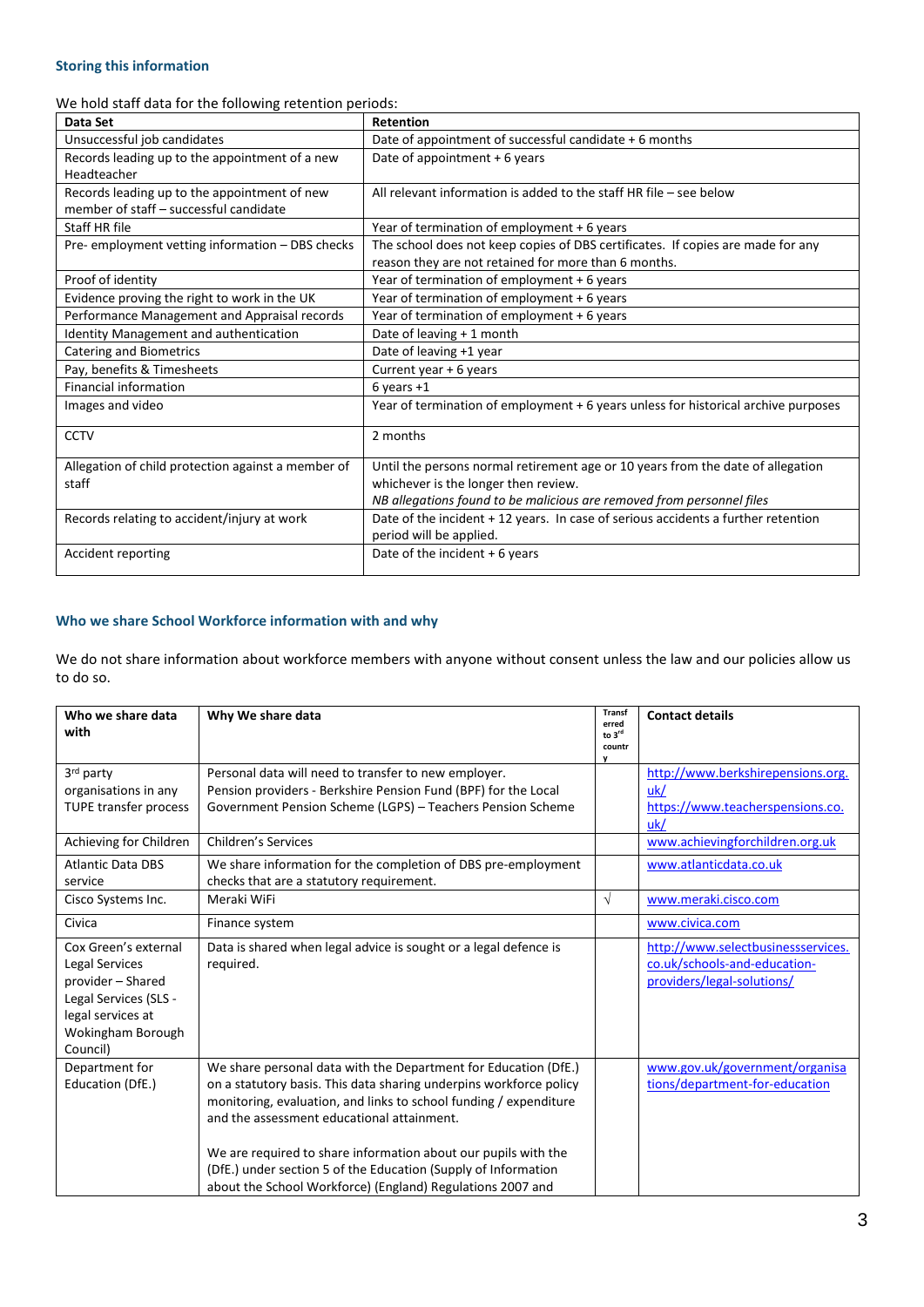|                                                       | amendments.                                                                                                                   |           |                                                        |
|-------------------------------------------------------|-------------------------------------------------------------------------------------------------------------------------------|-----------|--------------------------------------------------------|
| Disclosure and                                        | We share information on a statutory basis.                                                                                    |           | www.gov.uk/government/organisa                         |
| <b>Barring Service</b>                                |                                                                                                                               |           | tions/disclosure-and-barring-<br>service               |
| Educare                                               | We share data to enable the provision, set up, monitoring and<br>record keeping of training records                           | $\sqrt{}$ | www.educare.co.uk                                      |
| EPM                                                   | We share personal data for all HR processes before and during and                                                             |           | www.epm.co.uk                                          |
|                                                       | after employment for data validation, issue resolution and HR<br>advice and guidance on all HR administration, HR Management, |           |                                                        |
|                                                       | policies, procedures and processes.                                                                                           |           |                                                        |
| Genie                                                 | Appraisal and training data                                                                                                   |           | www.geniesuite.co.uk                                   |
| <b>Groupcall Limited</b>                              | Emerge, Xpressions, IDaaS, Messenger, XoD, Xporter                                                                            |           | www.groupcall.com                                      |
| <b>Health and Safety</b>                              | Where it is a requirement under RIDDOR Regulations accident                                                                   |           | http://www.hse.gov.uk/                                 |
| Executive                                             | details will be shared and discussed with the HSE, Health and                                                                 |           |                                                        |
| I-Connect                                             | safety advisors and Line Managers.<br>Data is shared via this software to transfer data from the LGPS to                      |           | https://www.iconnectdata.co.uk/                        |
|                                                       | <b>Berkshire Pension Fund</b>                                                                                                 |           |                                                        |
| Innovate                                              | <b>Cashless Catering</b>                                                                                                      |           | www.innovatefood.co.uk                                 |
| Istek                                                 | Private fund Manager                                                                                                          |           | www.istekuk.com                                        |
| Lloyds Bank                                           | Lloyds Link BACS payment system                                                                                               |           | www.lloydsbank.com                                     |
| McIntyre Hudson                                       | Data is shared with the schools internal and external audit service                                                           |           | www.macintyrehudson.co.uk                              |
|                                                       | - to ensure compliance with internal controls and external<br>regulations                                                     |           |                                                        |
| National College of                                   | Part of statutory pre-employment checks before and during                                                                     |           | www.gov.uk/government/organisa                         |
| Teaching &                                            | employment. And during inspections to demonstrate compliance                                                                  |           | tions/national-college-for-teaching-                   |
| Leadership                                            | with employment practices and referrals where there is concern                                                                |           | and-leadership                                         |
| <b>National Fraud</b>                                 | about professional conduct or performance<br>Data is shared in order to identify cross organisational fraud.                  |           | https://www.nfi.gov.uk/                                |
| Initiative                                            | Covers areas such as multiple employments, those in receipt of                                                                |           |                                                        |
|                                                       | pension and salary, those in receipt of benefits and salary etc.                                                              |           |                                                        |
| <b>National Governors</b><br><b>Association (NGA)</b> | Governance support service                                                                                                    |           | www.nga.org.uk                                         |
| Office of National                                    | Data shared to satisfy the requirements of statutory returns. This                                                            |           | https://www.ons.gov.uk/                                |
| <b>Statistics</b>                                     | is mostly anonymised but may include individual details.                                                                      |           |                                                        |
| Ofsted                                                |                                                                                                                               |           | https://www.gov.uk/government/o<br>rganisations/ofsted |
| OH Works                                              | For the provision of advice and guidance on Occupational Health                                                               |           | www.ohworks.co.uk                                      |
| <b>Occupational Health</b>                            | Management, policies, procedures and processes                                                                                |           |                                                        |
| Services<br>Papercut                                  | Print management system                                                                                                       |           | www.papercut.com                                       |
| Pension providers -                                   | 3rd party for administration of contributions and payment of                                                                  |           | www.berkshirepensions.org.uk                           |
| LGPS administered by                                  | pension benefits.                                                                                                             |           | www.teacherspensions.co.uk                             |
| <b>Berkshire Pension</b>                              |                                                                                                                               |           | https://www.pru.co.uk/rz/localgov                      |
| Fund, TPS, Prudential<br>- AVC provider               |                                                                                                                               |           |                                                        |
| Recognised Trade                                      | Data is shared to meet statutory consultation requirements                                                                    |           | https://www.unison.org.uk/                             |
| Unions                                                |                                                                                                                               |           | https://www.gmb.org.uk/                                |
|                                                       |                                                                                                                               |           | http://www.naht.org.uk/<br>https://neu.org.uk/         |
|                                                       |                                                                                                                               |           | https://www.ascl.org.uk/                               |
| Royal Borough of                                      | We are required to share information about our workforce                                                                      |           | www.rbwm.gov.uk                                        |
| Windsor and<br>Maidenhead                             | members with our local authority (LA) under section 5 of the<br>Education (Supply of Information about the School Workforce)  |           |                                                        |
|                                                       | (England) Regulations 2007 and amendments.                                                                                    |           |                                                        |
| RBWM Health and                                       | We share personal data for the investigation of accidents and for                                                             |           | www.rbwm.gov.uk                                        |
| Safety Department                                     | the provision of advice and guidance on H and S Management,<br>policies, procedures and processes.                            |           |                                                        |
| Royal Borough of                                      | We share personal data for all HR processes before and during and                                                             |           | www.rbwm.gov.uk                                        |
| Windsor and<br>Maidenhead Human                       | after employment for data validation, issue resolution and HR<br>advice and guidance on all HR administration, HR Management, |           |                                                        |
| Resources                                             | policies, procedures and processes.                                                                                           |           |                                                        |
| department                                            |                                                                                                                               |           |                                                        |
| RBWM Payroll dept.                                    | In order to legally and accurately process payroll and deductions                                                             |           | www.rbwm.gov.uk                                        |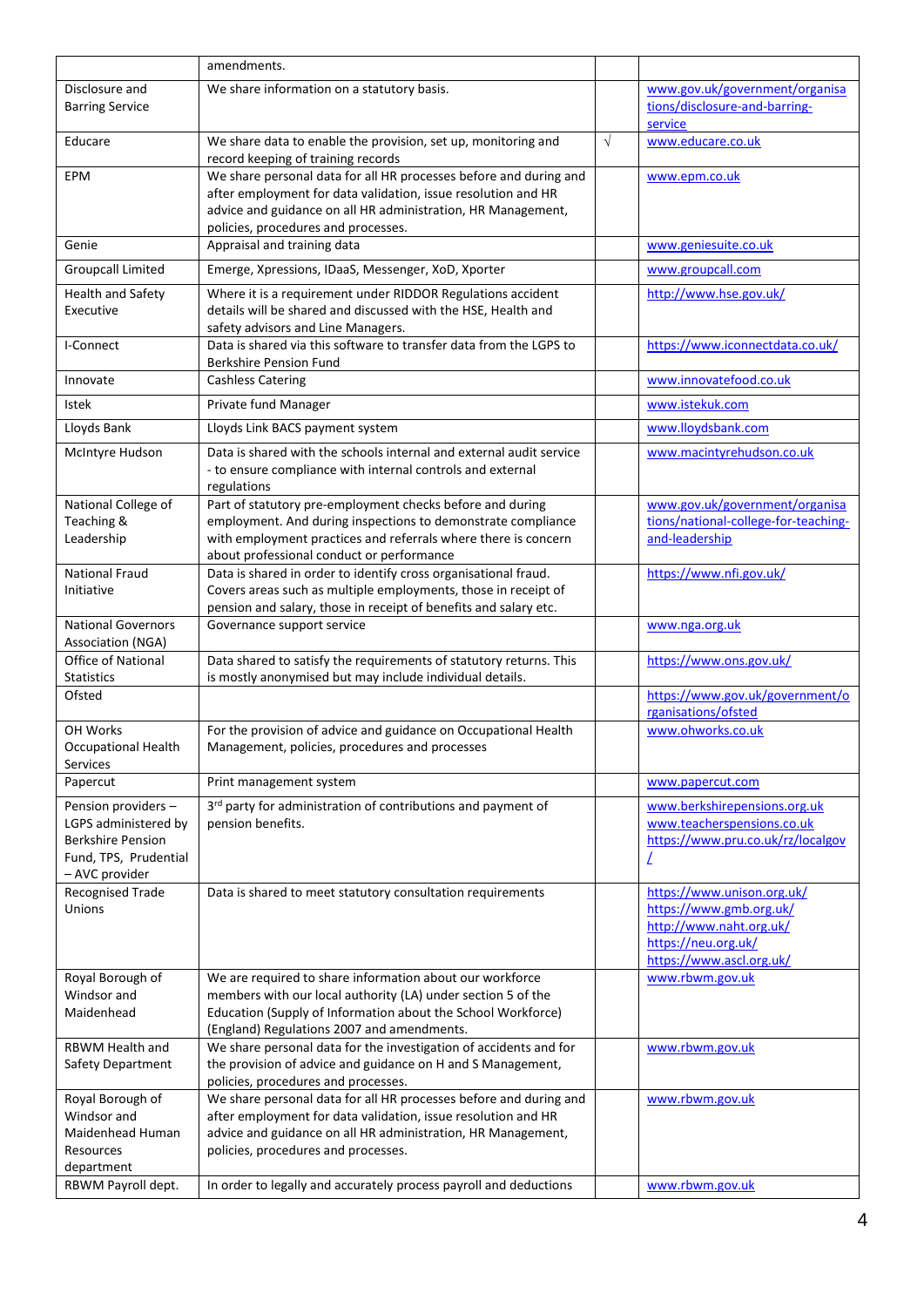| <b>HMRC</b>                                                                                 |                                                                                                                                                                              |           | <b>HMRC</b>                                                                                                                                                 |
|---------------------------------------------------------------------------------------------|------------------------------------------------------------------------------------------------------------------------------------------------------------------------------|-----------|-------------------------------------------------------------------------------------------------------------------------------------------------------------|
| <b>DWP</b>                                                                                  |                                                                                                                                                                              |           | https://www.gov.uk/government/o<br>rganisations/hm-revenue-customs<br><b>DWP</b><br>https://www.gov.uk/government/o                                         |
| HM Courts and<br><b>Tribunal Service</b>                                                    |                                                                                                                                                                              |           | rganisations/department-for-work-<br>pensions<br><b>HM Courts and Tribunal Service</b><br>https://www.justice-<br>ni.gov.uk/topics/courts-and-<br>tribunals |
| RPA - Government<br><b>Insurance Provider</b>                                               | Data will be shared to manage litigation and comply with<br>insurance conditions.                                                                                            |           | www.gov.uk/guidance/academies-<br>risk-protection-arrangement-rpa                                                                                           |
| Semantise Ltd                                                                               | First Class hosted by Semantise                                                                                                                                              |           | www.semantise.com                                                                                                                                           |
| SIMS Personnel &<br>SIMS.net                                                                | 3rd party HR system software provider - are given access to our<br>database for; helpdesk call resolution, issue resolution, system<br>development consultancy and reporting |           | www.capitaeducationsoftware.co.u<br>$\overline{\mathbf{k}}$                                                                                                 |
| Smoothwall Ltd                                                                              | Smoothwall Secure Web Gateway Web Filter and Unified Threat<br>Management                                                                                                    |           | www.smoothwall.com                                                                                                                                          |
| Sodexo                                                                                      | Data is shared with 3rd party benefit suppliers that the employee<br>has chosen to sign up to e.g. child care vouchers                                                       | $\sqrt{}$ | https://uk.sodexo.com/home.html                                                                                                                             |
| sQuidcard Limited                                                                           | sQuid Cashless Catering                                                                                                                                                      |           | www.squidcard.com                                                                                                                                           |
| Tassomai Ltd                                                                                | Tassomai                                                                                                                                                                     | $\sqrt{}$ | https://www.tassomai.com/                                                                                                                                   |
| <b>Thames Valley Police</b>                                                                 | We share information where the safeguarding of students is<br>required or criminal activity is suspected                                                                     |           | www.thamesvalley.police.uk                                                                                                                                  |
| Various 3rd parties<br>requesting earnings<br>confirmation for<br>mortgages, loans etc      | At the request of the employee                                                                                                                                               |           |                                                                                                                                                             |
| Various 3rd parties<br>requesting references<br>or continuous service<br>date confirmations | Data is shared when potential new employers request a reference<br>or details of employment                                                                                  |           |                                                                                                                                                             |
| Veale Wasborough<br>Vizards                                                                 | Data is shared when legal advice is sought or a legal defence is<br>required.                                                                                                |           | www.vwv.co.uk                                                                                                                                               |
| Zurich Municipal<br>Insurance                                                               | Data will be shared to manage litigation and comply with<br>insurance conditions.                                                                                            |           | https://web.zurich.co.uk/municipal                                                                                                                          |

#### **Data collection requirements**

The DfE collects and processes personal data relating to those employed by schools and local authorities that work in state funded schools (including all maintained schools, all academies and free schools and all special schools including Pupil Referral Units and Alternative Provision). All state funded schools are required to make a census submission because it is a statutory return under sections 113 and 114 of the Education Act 2005

To find out more about the data collection requirements placed on us by the Department for Education including the data that we share with them, go to [https://www.gov.uk/education/data-collection-and-censuses-for-schools.](https://www.gov.uk/education/data-collection-and-censuses-for-schools)

The department may share information about school employees with third parties who promote the education or well-being of children or the effective deployment of school staff in England by:

- conducting research or analysis
- producing statistics
- providing information, advice or guidance

The department has robust processes in place to ensure that the confidentiality of personal data is maintained and there are stringent controls in place regarding access to it and its use. Decisions on whether DfE releases personal data to third parties are subject to a strict approval process and based on a detailed assessment of:

- who is requesting the data
- the purpose for which it is required